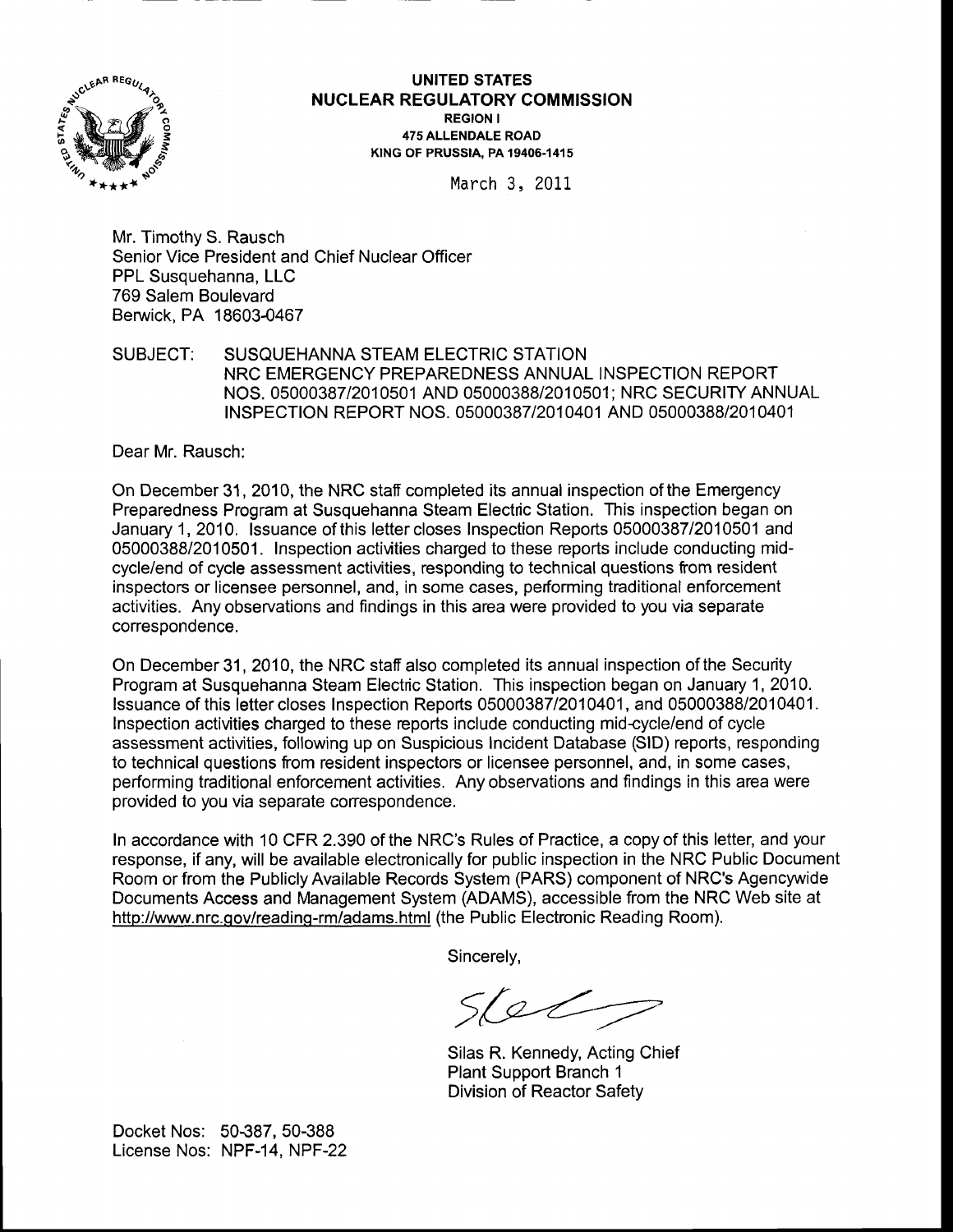T. Rausch

cc:

J. Murtin, Manager, Nuclear Security

G. Cannon, PA Emergency Management Agency (PEMA)

D. Hammons, RAC Chair, FEMA Region lll

cc: Distribution via ListServ